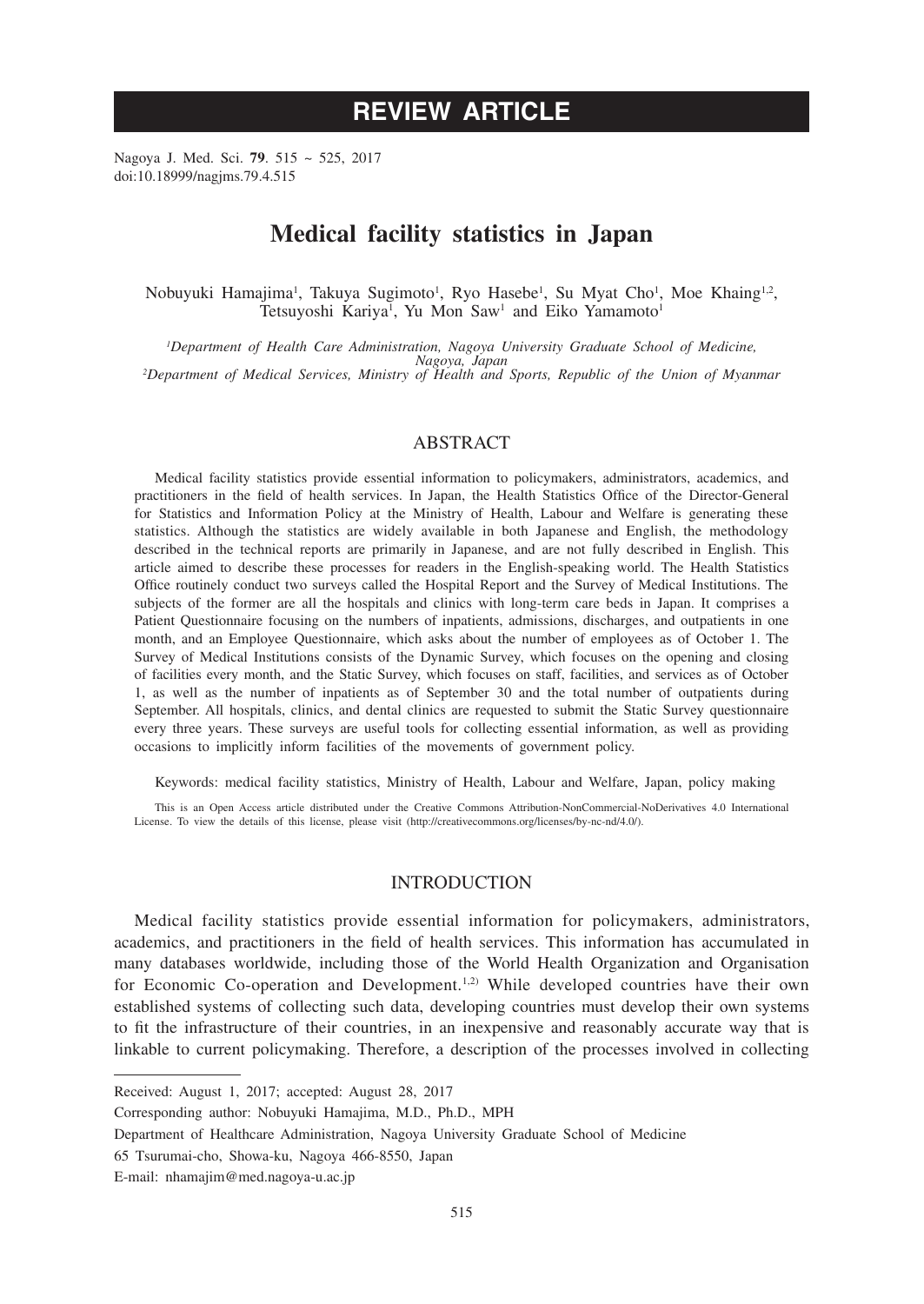information from medical facilities might be useful for developing countries.

In Japan, the Health Statistics Office of the Director-General for Statistics and Information Policy at the Ministry of Health, Labour and Welfare (MHLW) is in charge of generating health facility statistics. Although the findings are available widely in both Japanese and English, $3-5$ ) the processes described in related technical reports by the government are all in Japanese; they are only rarely given in English. In addition, the Japanese documents are usually written in bureaucratic ways, meaning that the directly translated English manuscripts might be of limited use.

This article aimed to describe the processes involved in the government's collection of information from medical facilities in Japan. The following descriptions are based mainly on Japanese government documents. The article also provides an explanation of the roles and limitations of the reported statistics as a reference for readers in the English-speaking world.

Japan conducts two surveys—the Hospital Report (*Byouin Houkoku*) and Survey of Medical Institutions (*Iryoushisetsu Chousa*). These questionnaires are sent from the medical facilities via the public health center (a local government authority, *hokenjo* in Japanese<sup>6,7)</sup> to the MHLW (Fig. 1). Per the Medical Care Act (No. 205 of July 30, 1948) of Japan, Articles 1–5 define "hospital" as "a facility for the hospitalization of not less than 20 patients" and "clinic" as "a facility for the hospitalization of no more than 19 patients." Following the Second World War, Japan had limited medical facilities, forcing rural medical facilities to provide inpatient services on a small scale, along with outpatient services. For regulation purposes, medical facilities with less than 20 beds were classified as "clinics." Although these definitions might cause confusion among non-Japanese readers, the terms are used in this way throughout this article. As of 2014, 8,355 clinics out of 100,461 provided inpatient services. Inpatient beds in these clinics are further



\*Number in 2014

Fig. 1 Route of medical facility statistics reporting.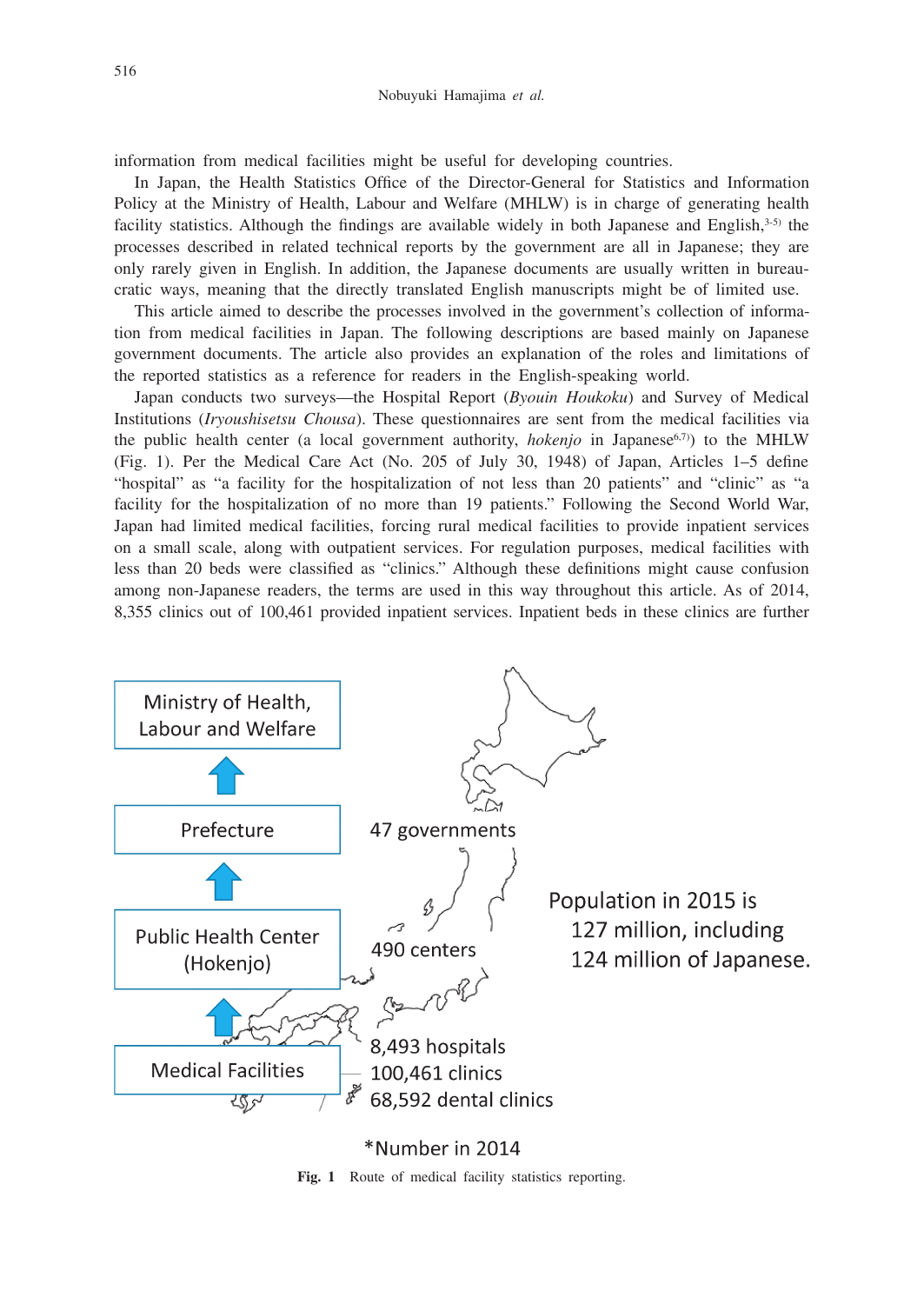divided into long-term care beds and other beds.

#### HOSPITAL REPORT

The subjects of this survey were all hospitals (8,493 in 2014) and clinics with long-term care beds (1,125 clinics in 2014). It consists of the Patient Questionnaire (*Kanja Hyo*) and Employee Questionnaire (*Jujisha Hyo*). At present, there are no English versions of these questionnaires.

#### *Patient questionnaire*

This is a one-sheet report to be submitted monthly by the facility director to the government. The questionnaire includes questions on 1) the number of outpatient visits, 2) inpatient-days, 3) number of inpatients on the last day of the month, 4) number of admitted patients, and 5) number of discharged patients. For questions 2) to 5), facilities must specify the numbers for each of 5 ward categories (wards specific to psychiatric diseases, tuberculosis, other infectious diseases defined by Infectious Disease Act, and long-term care, and general wards for other miscellaneous diseases). Medical facilities with a computer system can create and submit this report automatically. From these data, the government can calculate the volumes of patients according to ward category.

One of the most important indices derived from this questionnaire is the average length-of-stay of inpatients. This is calculated for a given period using the following formula: (total inpatient days) /  $\{0.5 \times$  (admitted patients + discharged inpatients) }. When performing comparisons among regions or countries, one year is usually applied as the period for calculating the average lengthof-stay.8) For health insurance claims in Japan, a three-month average length-of-stay is used to determine the level of fees for inpatient care.<sup>9)</sup>

#### *Employee questionnaire*

This is also a one-sheet report submitted through the same route to the government as the Patient Questionnaire. In this sheet, facilities must report the number of the employees as of October 1. Employees are classified into 31 categories, as shown in Table 1. For doctors and dentists, the questionnaire asks for the numbers of full-time personnel as well as the number of part-time personnel converted to full-time personnel. For pharmacists, public health nurses, midwives, nurses, and assistant nurses, the questionnaire asks about the total number of full-time and part-time personnel, as well as the number of converted full-time personnel. For all other types of personnel, only the converted numbers are asked about.

Facilities must also report the number of employees in the Clinic Questionnaire and Dental Clinic Questionnaire of the Static Survey of Medical Institutions. The total numbers of employees according to their professions (listed in Table 1) are calculated using information from all three questionnaires. They are available at http://www.mhlw.go.jp/toukei/saikin/hw/iryosd/14/dl/1-4.pdf as of August 19, 2017.

Note that the artificial limb fitter and judo therapist (bonesetter) are professionals potentially unique to Japan. Furthermore, the registered dietitian nutritionist is considered a higher position compared to the nutritionist. Although acupuncturists (108,537 in 2014) and moxa-cauterizers (106,642 in 2014) are professionals licensed by the MHLW, they are not included in this questionnaire, as they rarely work at a hospital or clinic. Instead, they tend to open their own offices with the permission of the government.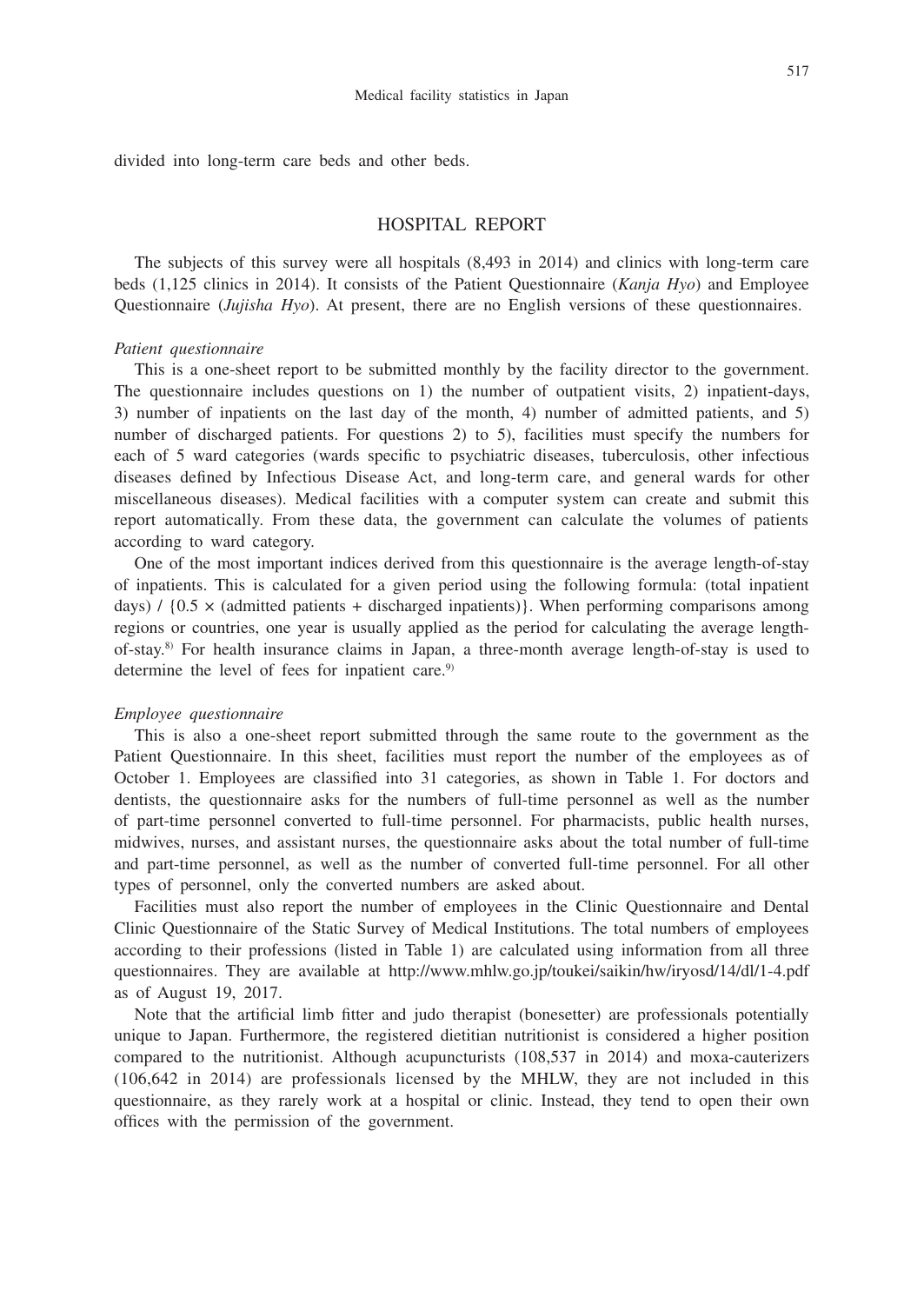Table 1 Employee categories in the Employee Questionnaire of the Hospital Report, governmental licensing, and number of personnel in each category (calculated from the Employee Questionnaire, Clinic Questionnaire, and Dental Clinic Questionnaire of the Static Survey of Medical Institutions) as of October 1, 2014.

|                  | Category                          | License <sup>1</sup>  | Number <sup>2</sup> |
|------------------|-----------------------------------|-----------------------|---------------------|
| 1.               | Doctor                            | National              | 340,964             |
| 2.               | Dentist                           | National              | 108,465             |
| 3.               | Pharmacist                        | National              | 51,999              |
| $\overline{4}$ . | Public health nurse               | National              | 12,257              |
| 5.               | Midwife                           | National              | 29,072              |
| 6.               | <b>Nurse</b>                      | National              | 878,933             |
| 7.               | Assistant nurse                   | Prefectural           | 222,491             |
| 8.               | Nurse assistant                   | N <sub>o</sub>        | 218,873             |
| 9.               | Physical therapist                | National              | 77,140              |
| 10.              | Occupational therapist            | National              | 42,136              |
| 11.              | Orthoptist                        | National              | 7,733               |
| 12.              | Speech-language-hearing therapist | National              | 14,252              |
| 13.              | Artificial limb fitter            | National              | 104                 |
| 14.              | Dental hygienist                  | National              | 107,924             |
| 15.              | Dental technician                 | National              | 11,445              |
| 16.              | Clinical radiology technician     | National              | 50,960              |
| 17.              | Clinical X-ray technician         | Repealed <sup>3</sup> | 1,355               |
| 18.              | Clinical laboratory technician    | National              | 64,080              |
| 19.              | Hygienic laboratory technician    | Repealed <sup>4</sup> | 330                 |
| 20.              | Clinical engineer                 | National              | 23,741              |
| 21.              | Masseur                           | National              | 4,594               |
| 22.              | Judo therapist                    | National              | 4,172               |
| 23.              | Registered dietitian nutritionist | National              | 25,233              |
| 24.              | Nutritionist                      | National              | 6,854               |
| 25.              | Psychiatric social worker         | National              | 10,505              |
| 26.              | Certified social worker           | National              | 10,582              |
| 27.              | Certified care worker             | National              | 57,773              |
| 28.              | Other technician                  | N <sub>o</sub>        | 23,581              |
| 29.              | Welfare worker                    | N <sub>o</sub>        | 10,619              |
| 30.              | Clerical worker                   | N <sub>0</sub>        | 418,006             |
| 31.              | Others (janitor, driver, etc.)    | N <sub>o</sub>        | 131,958             |

<sup>1</sup> Licenses for medical professions administered by the Ministry of Health, Labour and Welfare or prefectural governments.

2 Equivalent to full-time employees.

<sup>3</sup> in 1983.

4 in 2011.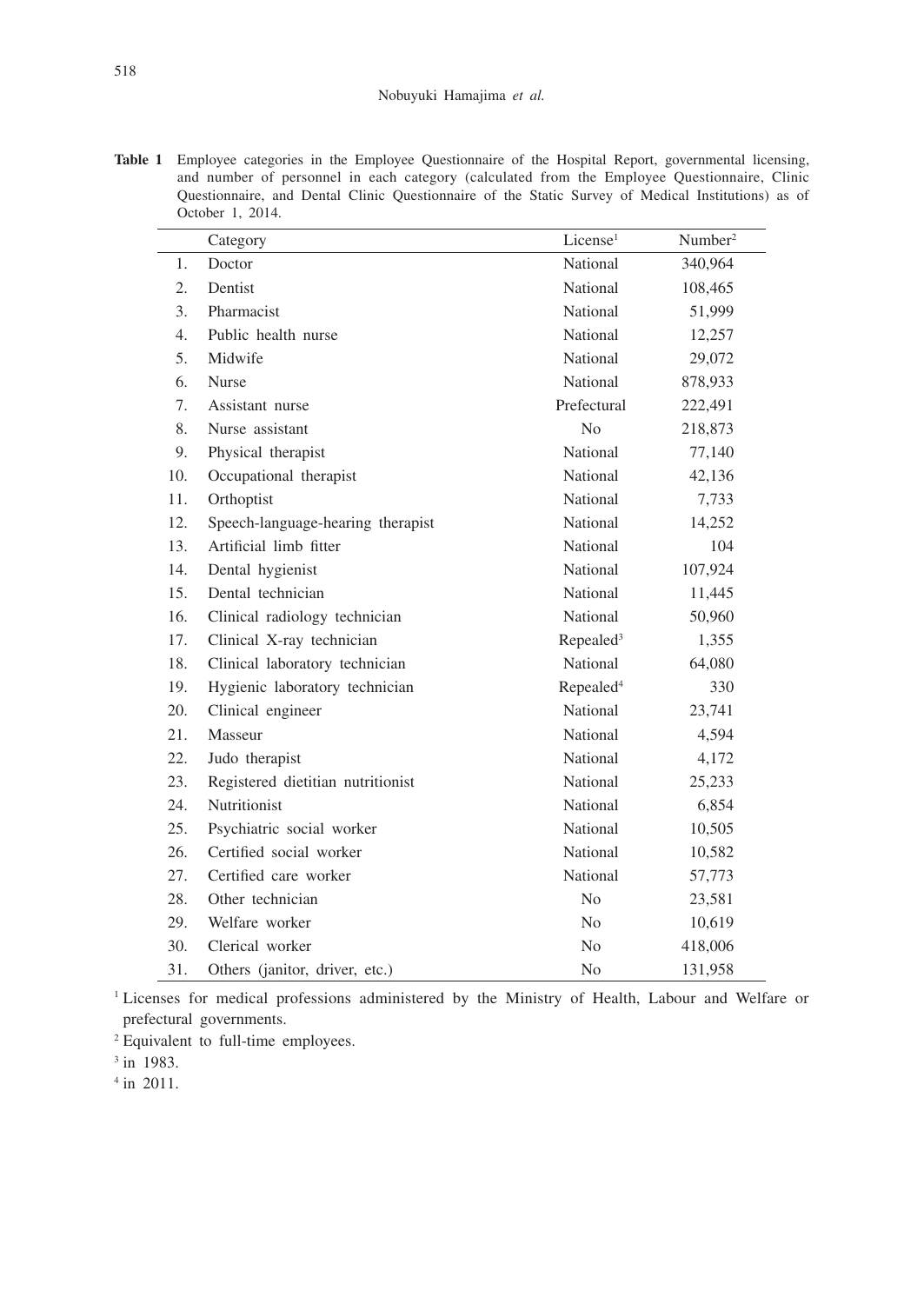#### SURVEY OF MEDICAL INSTITUTIONS

This survey comprises the Dynamic Survey, which focuses on the opening and closing of facilities, and the Static Survey, which focuses on staff, facilities, and services as of October 1; the number of inpatients as of September 30; and the total number of outpatients in September. All hospitals, clinics, and dental clinics are subjects of this survey.

#### *Dynamic Survey of Medical Institutions (Iryoushisetsu Doutai Chousa)*

Those who request permission to open or close a medical facility must submit the necessary documents to the local government where the facility is located. The Dynamic Survey form is one of these documents. It includes the name and address of the facility, the category of the founder (e.g., nation, local government, cooperation, or private), names of clinical departments, number and category of inpatient beds, number of medical professionals (including doctors, dentists, pharmacists, nurses, assistant nurses, and dental hygienists), and the applicability of health insurance. Based on these documents, prefectural governments report the number of opened/closed facilities to the MHLW every month.

#### *Static Survey of Medical Institutions (Iryoushisetsu Seitai Chousa)*

Medical facilities must submit the Static Survey, a self-administered questionnaire, every three years. There are three versions of this questionnaire: Hospital Questionnaire, Clinic Questionnaire, and Dental Clinic Questionnaire. The English version of the Static Survey in 2008 is available at http://www.mhlw.go.jp/english/database/db-hss/mi.html.

The Japanese version of the Hospital Questionnaire in 2014 was a 4-page questionnaire. The questions are listed in Table 2. Questions 7, 16, and 26 were not included in the 2008 version; however, the 2008 questionnaire did contain an additional question on whether a regular clinical pathological conference was held (yes or no).

The Clinic Questionnaire in 2014 was also a 4-page questionnaire. Questions 13, 15, 16, 22, 23, 24, 30, 31, 36, 37, and 38 of the Hospital Questionnaire (see Table 2) were not included in 2014 Clinic Questionnaire, whereas the following questions were included: main clinical specialty, using the same 43 categories as those of the Hospital Questionnaire; main services (consisting of 9 categories, e.g., general practice, consultation, blood sampling and provision, health checkup, hemodialysis); practices at a limited period (e.g., a clinic to open at ski season); a specific computer for making health insurance claims; registration as a home care supporting clinic; number of employees in the same form as the Employee Questionnaire of the Hospital Report; and number of childcare staff (there were a total of 1,080 full-time converted persons as of October 1, 2014). In addition, the 2014 survey asked about internet availability because the government was preparing to introduce a computer reporting system for the Survey of Medical Institutions.

The Dental Clinic Questionnaire in 2014 was a 2-page questionnaire that contained the items listed in Table 3. Since dental clinics are not included as subjects of the Hospital Report, this questionnaire asks about the number of employees in 10 specific dental professions. In 2014, there were a total of be 72,419 dental practice assistants (based on converted full-time employees). The 2014 survey also asked about internet availability.

#### MEDICAL CARE PLAN (*IRYOU KEIKAKU*)

The information on medical facilities obtained from the above surveys are essential for many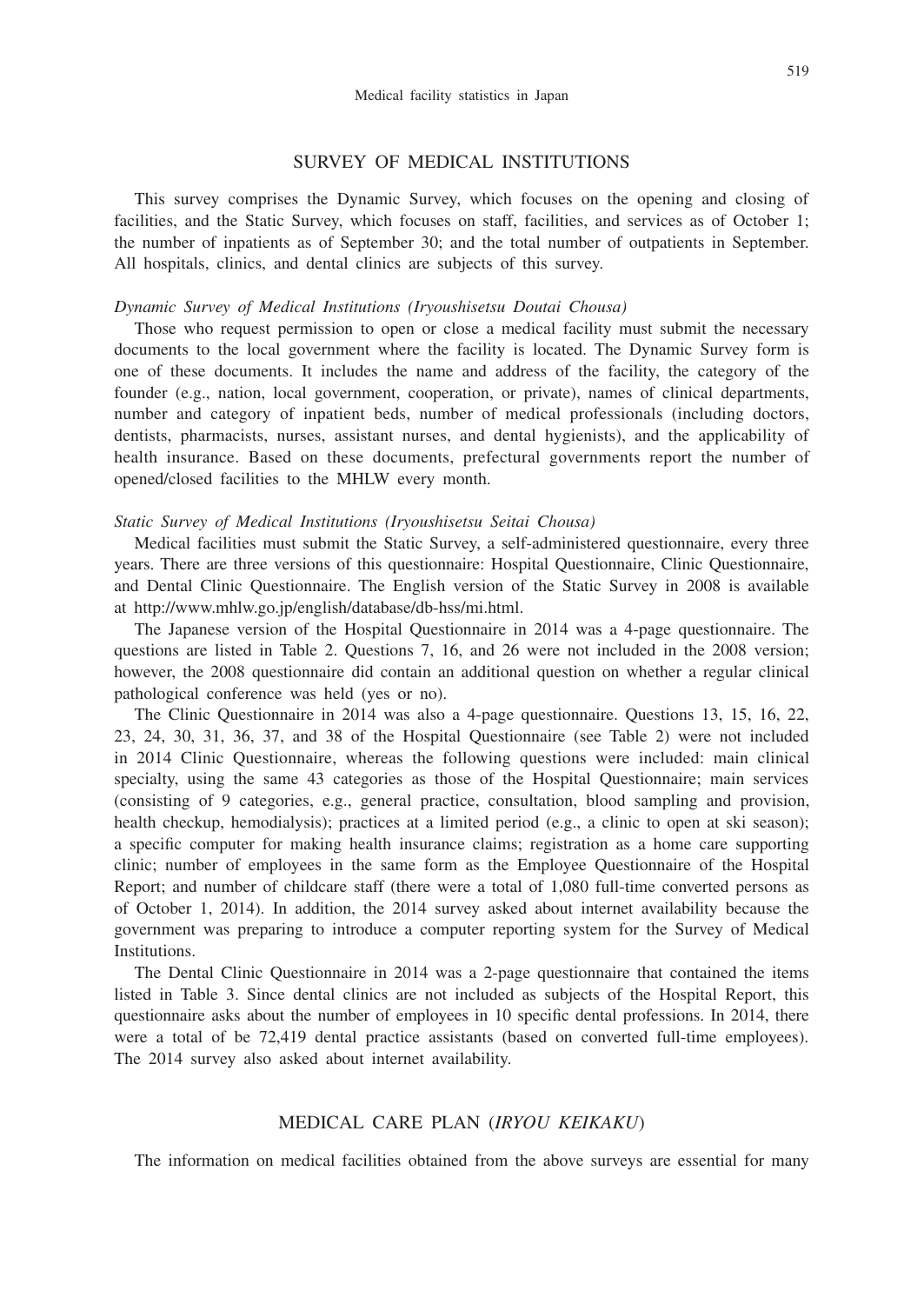**Table 2** Questions of the Hospital Questionnaire from the Static Survey of Medical Institutions, 2014.

|     | Question                                                                                                                                                                                                                                            |
|-----|-----------------------------------------------------------------------------------------------------------------------------------------------------------------------------------------------------------------------------------------------------|
|     | 1. Address of institution                                                                                                                                                                                                                           |
|     | 2. Name of institution                                                                                                                                                                                                                              |
|     | 3. Not practicing (suspended, not in practice for a year or longer, or not in practice for less<br>than one year)                                                                                                                                   |
|     | 4. Category of founder (27 categories)                                                                                                                                                                                                              |
|     | 5. Sanctioned inpatient beds by ward category <sup>1</sup>                                                                                                                                                                                          |
|     | 6. Applicability of health insurance (yes/no)                                                                                                                                                                                                       |
|     | 7. Notice of emergency services to the public (yes/no)                                                                                                                                                                                              |
|     | 8. Clinical specialty (43 categories such as internal medicine, surgery, etc.)                                                                                                                                                                      |
|     | 9. Total number of outpatients in September and inpatients on September 30 for the above 43<br>categories                                                                                                                                           |
|     | 10. Number of male and female doctors converted into full-time personnel for the above 43 categories                                                                                                                                                |
|     | 11. Number of first-visit patients and patients out of office hours in September                                                                                                                                                                    |
|     | 12. Number of prescriptions in September                                                                                                                                                                                                            |
|     | 13. Number of medical doctor residents as of October 1                                                                                                                                                                                              |
|     | 14. Number of personnel working for discharge support as of October 1                                                                                                                                                                               |
|     | 15. Number of personnel assisting doctors with clerical jobs as of October 1                                                                                                                                                                        |
|     | 16. Number of personnel working in childcare in ward as of October 1                                                                                                                                                                                |
|     | 17. Level of emergency care (primary, secondary, tertiary, or no services)                                                                                                                                                                          |
|     | 18. Smoking cessation treatment and obstetric services by midwife (yes/no)                                                                                                                                                                          |
|     | 19. Outsourcing (i.e., meals, disinfection, maintenance of medical equipment, laboratory tests,<br>maintenance of medical gases, cleaning, patient transfer)                                                                                        |
|     | 20. Displayed office hours                                                                                                                                                                                                                          |
|     | 21. Measures against passive smoking                                                                                                                                                                                                                |
|     | 22. Nursery for employees                                                                                                                                                                                                                           |
|     | 23. Electronic ordering system (yes/no)                                                                                                                                                                                                             |
|     | 24. Medical image management system (Picture Archiving and Communication System)                                                                                                                                                                    |
|     | 25. Electric medical chart                                                                                                                                                                                                                          |
|     | 26. Storage and usage of electric data                                                                                                                                                                                                              |
|     | 27. Telemedicine/remote medical support system                                                                                                                                                                                                      |
|     | 28. Patient safety: general, infectious disease control, equipment, and drugs                                                                                                                                                                       |
|     | 29. Provision of home care services                                                                                                                                                                                                                 |
|     | 30. Special medical care utilities: ICU, SCU, MFICU, sterilized room, radiotherapy room, outpa-<br>tient chemotherapy room, NICU, GCU, PICU, and negative pressure room                                                                             |
|     | 31. Numbers of beds in palliative care ward and number of patients treated by palliative care team                                                                                                                                                  |
|     | 32. Number of patients that received specific tests (bone mineral quantification, bronchial en-<br>doscopy, upper gastrointestinal endoscopy, colonoscopy, serial angiography, mammography,<br>scintigraphy, PET, CT, MRI, and 3D-image processing) |
|     | 33. Number of surgical operations (17 categories), including childbirth (yes/no) with number of<br>doctors and midwives, and whether there is an in-hospital midwifery center (yes/no)                                                              |
|     | 34. Number of patients and equipment for radiotherapy                                                                                                                                                                                               |
| 35. | Dental equipment                                                                                                                                                                                                                                    |
| 36. | Numbers of autopsies and patients who died in September                                                                                                                                                                                             |
| 37. | Training program for newly employed nurses                                                                                                                                                                                                          |
|     | Shift-work and number of ward nurses according to ward category <sup>1</sup>                                                                                                                                                                        |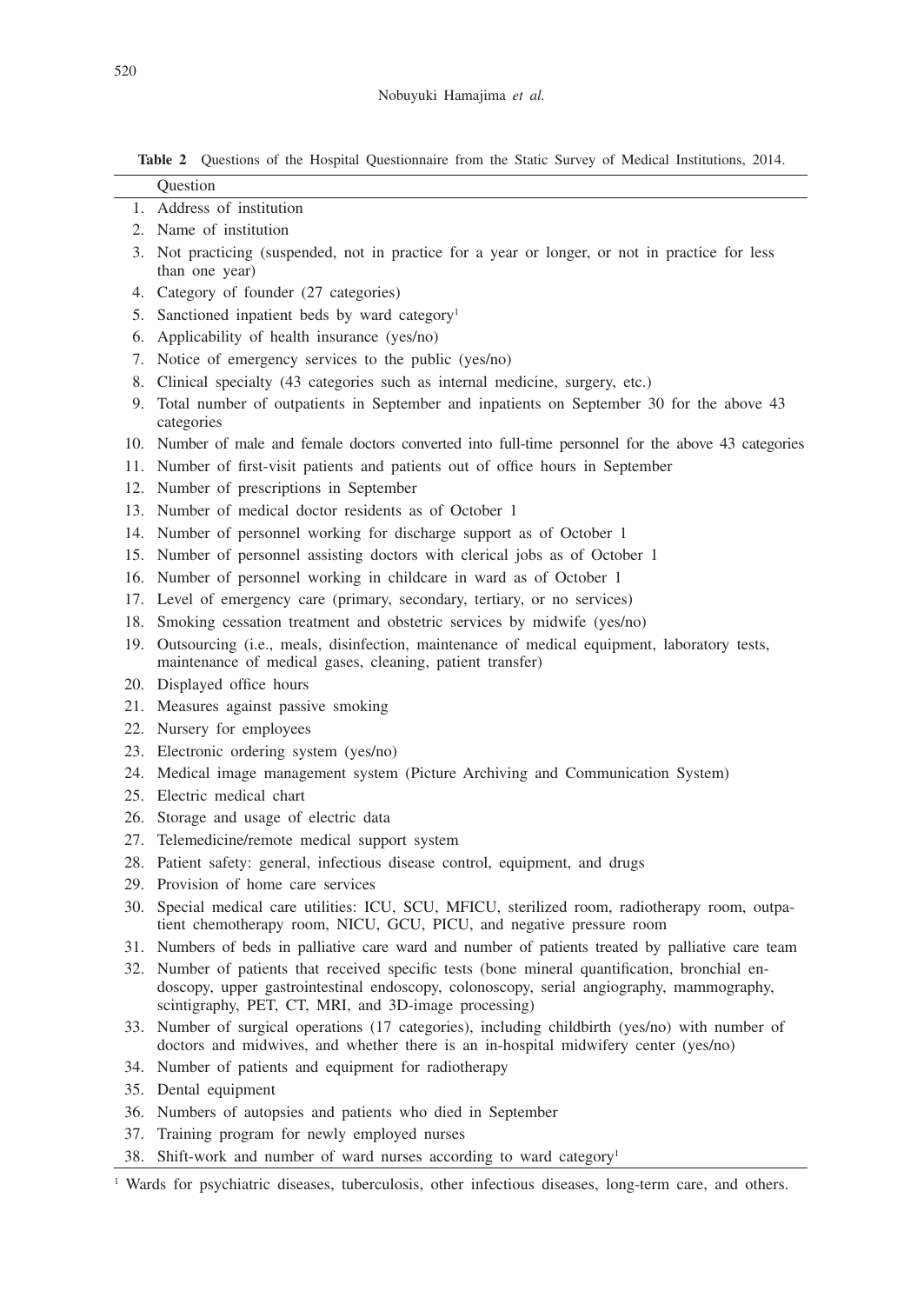**Table 3** Questions in Dental Clinic Questionnaire of Static Survey of Medical Institution, 2014.

|         | Ouestion                                                                                                                                                                                                                                                                        |  |  |
|---------|---------------------------------------------------------------------------------------------------------------------------------------------------------------------------------------------------------------------------------------------------------------------------------|--|--|
|         | 1. Address of institution                                                                                                                                                                                                                                                       |  |  |
| $2_{-}$ | Name of institution                                                                                                                                                                                                                                                             |  |  |
| 3.      | Not practicing (suspended, not in practice for a year longer, or not in practice for less than<br>one year)                                                                                                                                                                     |  |  |
| 4.      | Category of founder (26 categories)                                                                                                                                                                                                                                             |  |  |
| 5.      | Sanctioned inpatient beds                                                                                                                                                                                                                                                       |  |  |
| 6.      | Applicability of health insurance (yes/no)                                                                                                                                                                                                                                      |  |  |
|         | 7. Category of services (dental, orthodontic, pediatric, and/or dental surgery)                                                                                                                                                                                                 |  |  |
| 8.      | Total number of patients in September                                                                                                                                                                                                                                           |  |  |
|         | 9. Total number of prescriptions in September, and number of male and female doctors con-<br>verted into full time-personnel according to the above 43 categories                                                                                                               |  |  |
|         | 10. Community services                                                                                                                                                                                                                                                          |  |  |
|         | 11. Emergency service                                                                                                                                                                                                                                                           |  |  |
|         | 12. Office hours                                                                                                                                                                                                                                                                |  |  |
|         | 13. Location where dental materials are made (domestic or abroad)                                                                                                                                                                                                               |  |  |
|         | 14. Measures against passive smoking                                                                                                                                                                                                                                            |  |  |
| 15.     | Computer availability for insurance claims                                                                                                                                                                                                                                      |  |  |
|         | 16. Availability of electric medical charts                                                                                                                                                                                                                                     |  |  |
|         | 17. Patient safety management                                                                                                                                                                                                                                                   |  |  |
|         | 18. Dental/X-ray equipment                                                                                                                                                                                                                                                      |  |  |
|         | 19. Room for dental materials (yes/no)                                                                                                                                                                                                                                          |  |  |
| 20.     | Implants                                                                                                                                                                                                                                                                        |  |  |
|         | 21. Possession of dental amalgam                                                                                                                                                                                                                                                |  |  |
|         | 22. Home services                                                                                                                                                                                                                                                               |  |  |
|         | 23. Number of employees (full-time and part-time converted to full-time) according to their<br>profession (dentist, doctor, dental hygienist, dental technician, pharmacist, nurse, assistant<br>nurse, dental practice assistant, clerical worker, and others) as of October 1 |  |  |

fields, such as infectious disease control; maternal and child health; health services for the elderly, the disabled, and those with psychiatric diseases; and rural health. An example illustrating the necessity of this information can be found in the Medical Care Plan (MCP) stated in the Medical Care Act.

The MCP is devised by prefectural governments based on the conditions of each prefecture, according to MHLW policy. The MCP was introduced in 1985, and has developed along with the amendments to the Medical Care Act. The items that must be described in the MCP are outlined by the MHLW;<sup>10,11)</sup> the items stipulated in 2014 are listed in Table 4. Among these items, those pertaining to the Vision on Regional Medical Services (*Chiiki Iryou Kousou*) were newly added as items 7 and 8. These items focus on the (1) estimation of demands for medical services and inpatient beds in the year 2025, according to the type of general wards (explained below), and (2) strategies to develop systems that can supply the necessary amount of services to fit this estimation.

To realize the Vision on Regional Medical Services,<sup>12</sup> prefectural governments request that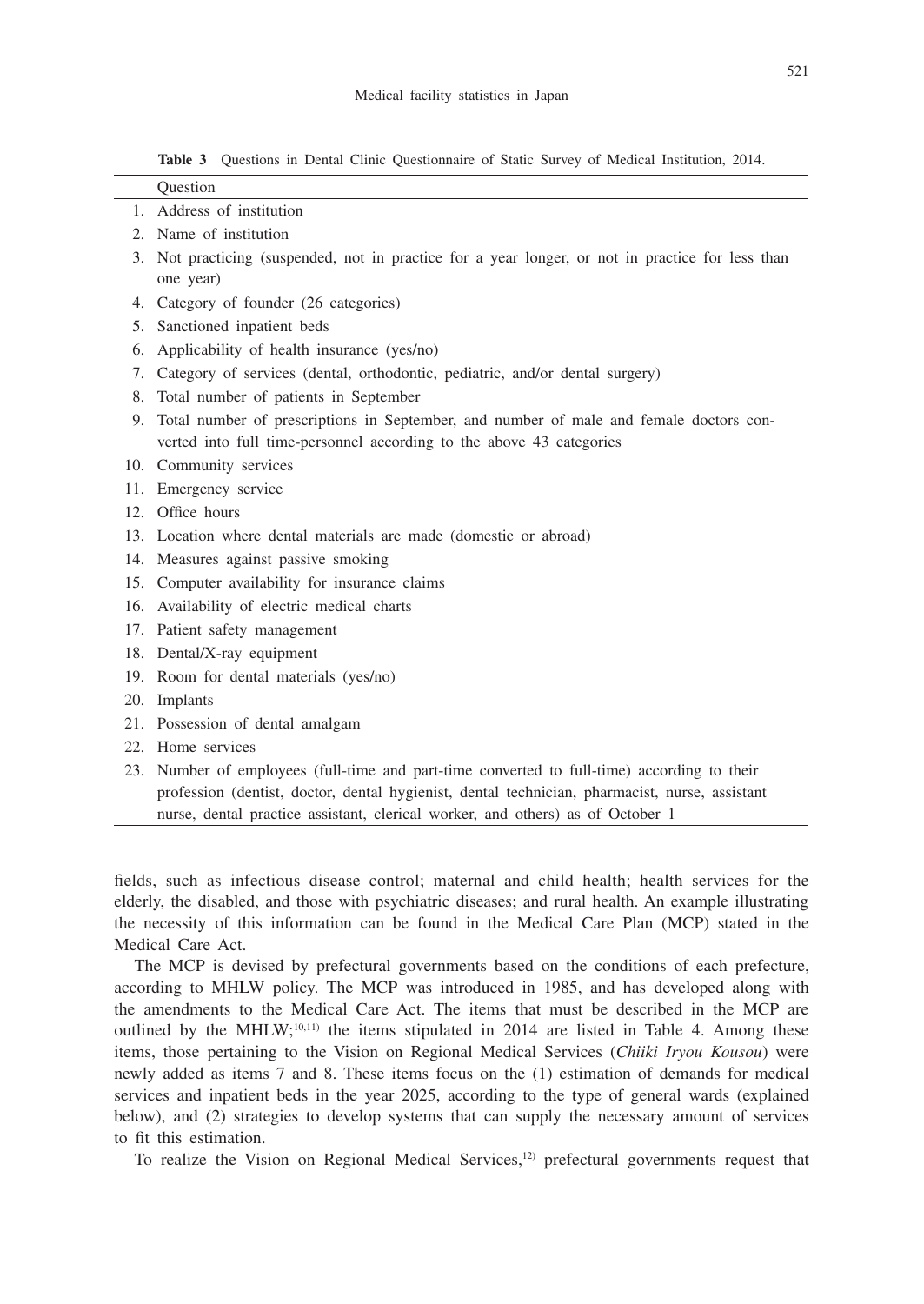medical facilities specify and report on each type of general ward (classified as highly acute stage, acute stage, recovery stage, and chronic stage). This reporting system is called the Ward Role Report (*Byoushou Kinou Houkoku Seido*) 13)

## **COMMENTS**

Although there are documents in Japanese describing the methods and process used to collect medical facility statistics in Japan, few are available in English. The findings obtained from

**Table 4** Items to be described in the Medical Care Plan according to the instructions of the Ministry of Health, Labour and Welfare in 2014.

|    | Item                                                                                                              |  |  |
|----|-------------------------------------------------------------------------------------------------------------------|--|--|
| 1. | Treatment and prevention of five diseases (cancer, apoplexy, acute myocardial infarction,                         |  |  |
|    | diabetes mellitus, and psychiatric disease)                                                                       |  |  |
| 2. | Supply of the following medical services                                                                          |  |  |
|    | a) Emergency services                                                                                             |  |  |
|    | b) Services at disaster                                                                                           |  |  |
|    | c) Rural services                                                                                                 |  |  |
|    | d) Perinatal services                                                                                             |  |  |
|    | e) Pediatric services including child emergency care                                                              |  |  |
|    | f) Services that the governor judges as necessary based on incidence of disease                                   |  |  |
|    | 3. Goals of the items 1 and 2                                                                                     |  |  |
|    | 4. Networks among medical facilities to realize items 1 and 2; roles of each facility and rules                   |  |  |
|    | for assuring the networks                                                                                         |  |  |
|    | 5. Promotion of information provision on facilities' roles in the network                                         |  |  |
|    | 6. Assurance of medical services at patients' homes and under similar situations                                  |  |  |
|    | 7. Vision on Regional Medical Services                                                                            |  |  |
|    | a) Number of inpatient beds necessary in the future according to their type <sup>1</sup>                          |  |  |
|    | b) Amount of services for home care and similar situations necessary in the future                                |  |  |
|    | 8. Promotion of networks and specialization for a defined ward type, aiming to achieve the                        |  |  |
|    | Vision on Regional Medical Services                                                                               |  |  |
|    | 9. Promotion of information provision by ward type <sup>1</sup>                                                   |  |  |
|    | 10. Assurance to employ the necessary numbers of doctors, dentists, pharmacists, nurses, and                      |  |  |
|    | other medical professionals                                                                                       |  |  |
|    | 11. Assurance of patients' safety                                                                                 |  |  |
|    | 12. Appropriate location of medical facilities that considers the roles of each facility, including               |  |  |
|    | hospitals that support regional medical services                                                                  |  |  |
|    | 13. Determination of second medical service areas <sup>2</sup>                                                    |  |  |
|    | 14. Determination of tertiary medical service areas <sup>3</sup>                                                  |  |  |
|    | 15. Standard inpatient beds                                                                                       |  |  |
|    | 16. Matters necessary to assure medical service provision                                                         |  |  |
|    | <sup>1</sup> Types are for inpatients, and are classified into advanced acute stage, acute stage, recovery stage, |  |  |

and chronic stage. 2 The areas for secondary medical services provision.

<sup>3</sup> The areas made for tertiary medical services provision.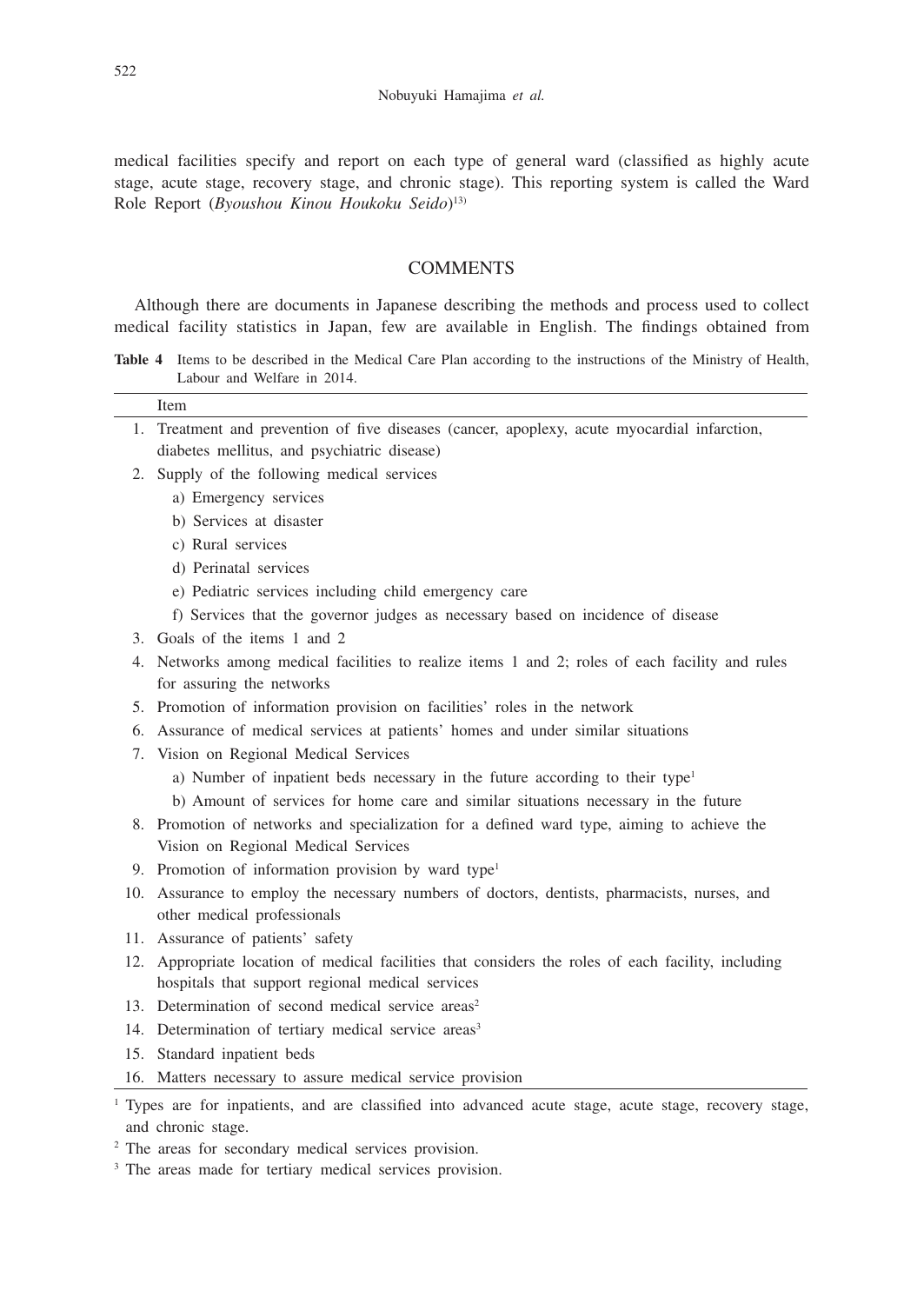government surveys are available on the MHLW English homepage (http://www.mhlw.go.jp/ english/), including the Handbook of Health and Welfare Statistics, but these are mainly in the form of Tables<sup>4)</sup> and do not explain the processes in data collection. Even a simple translation of this information from Japanese to English can be difficult for Japanese authorities. In particular, they do not have sufficient personnel to complete this task. In addition, since these documents are written for those with an understanding of the Japanese medical system, the exact contents of directly translated documents can be difficult for foreign readers to understand. Accordingly, articles providing additional explanation of the background and relevant comments are necessary to translate this information to the foreign professionals in this field. This is the reason for the present article.

Japanese health care systems are largely based on the health insurance system.14,15) With a few exceptions, all facilities participate in health insurance (Fig. 2). There are various laws, ordinances, and operational rules concerning health insurance, such as the Health Insurance Act and Ordinance on Health Insurance. Since the fees claimed for the health insurance funds are based on the structure (e.g., ratio of nurses to inpatients, presence of an infection control committee, special units such as intensive care units) and processes (e.g., issuing receipt of out-of-pocket payment and note on items for payment, written schedules for admission services, extra charges for inpatient rooms) in the facility, the information must be submitted to a special committee, who examines the appropriateness of the claims. In addition, there are authorities affiliated with the MHLW that investigate misconduct made in these claims for insurance funds. Inconsistencies in medical facility statistics and health insurance claims can be easily detected



**Fig. 2** Medical services covered and uncovered by health insurance in Japan.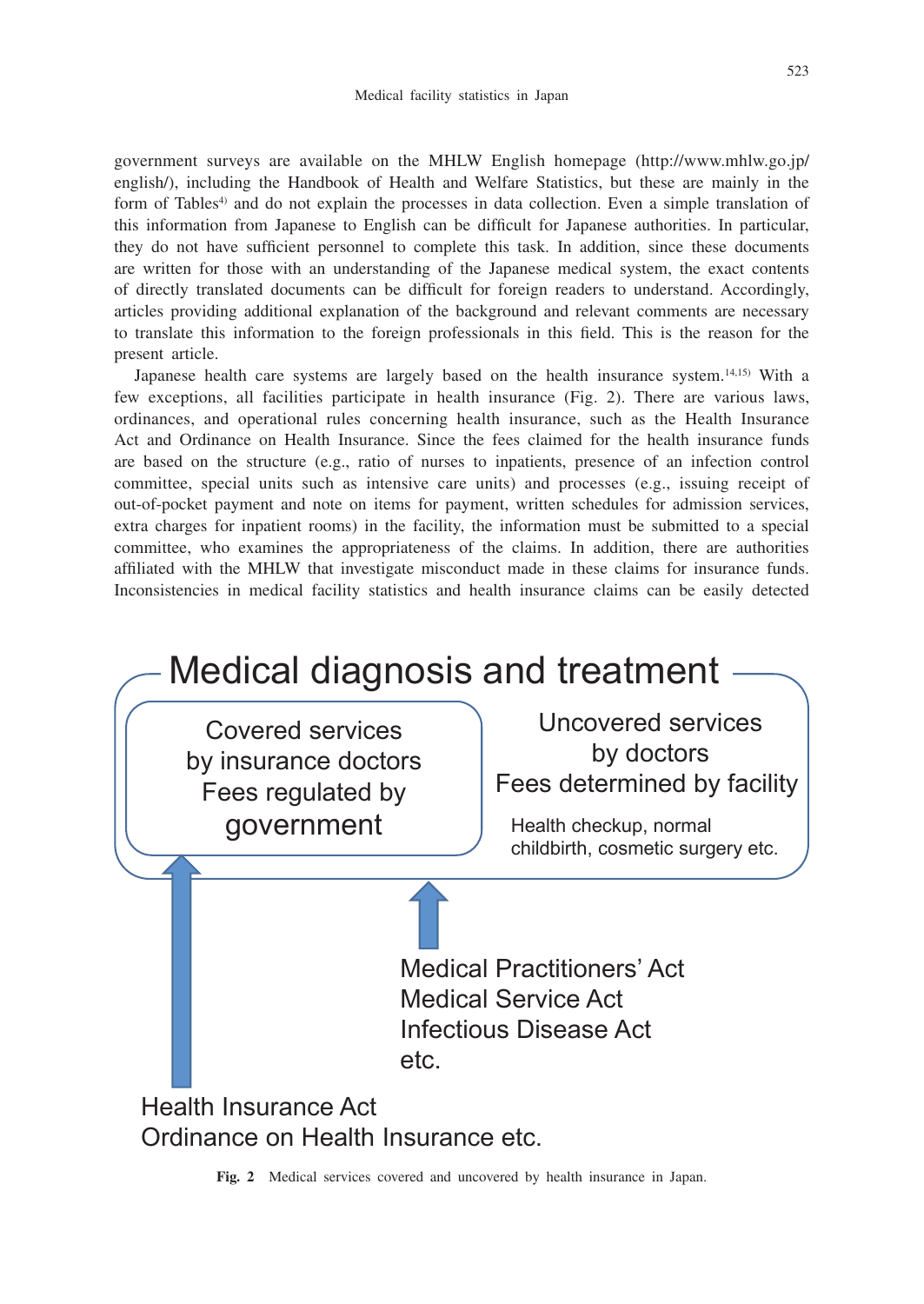by the local authority. Therefore, the accuracy of medical facility statistics is partly guaranteed by the processing of insurance fee claims.

The Health Statistics Office of the Director-General for Statistics and Information Policy at the MHLW is also conducting surveys on patients and medical professionals. Both these surveys complement the information provided by the medical facility statistics. The Patient Survey (*Kanja Chousa*) is conducted every three years at the same time as the Survey of Medical Institutions, collecting information on patients such as sex, birth date, address, source of payment (solely out-of-pocket, health insurance, long-term insurance, or public fund), diagnosis, and admitted wards. The Survey of Physicians, Dentists, and Pharmacists (*Ishi Shikaishi Yakuzaishi Chousa*) is a biannual survey aiming to obtain data on the jobs of these three professions at the end of the year. Each professional has his or her own registered identification number, and is given follow up surveys until his or her death. The questionnaire asks about name, address, birthday, registered identification number, type of job (e.g., clinical practice, administration, education, research, no job), and name of workplace, if any. By contrast, the Employee Questionnaire does not include any information that can be used to identify individuals, and targets only professionals working at medical facilities.

The Hospital Report and Survey of Medical Institutions appear to have several roles. Their original role was to routinely collect basic information on the quantity, distribution, capacity, and technology level of medical facilities. This information is essential for comparisons among different regions and countries. Through these comparisons, the appropriate amount and quality of medical service supply can be realized and examined. These surveys also provide occasions to collect additional information necessary for policymaking related to current problems, such as hepatitis B and C virus infection among those with hepatic diseases (chronic hepatitis, cirrhosis, and liver cancer) and the necessity of networking through the computerization of medical facilities in Japan. Through these surveys, facility directors can implicitly realize the requested standard of their facilities and any new movements in government regulations, allowing them time for preparation in order to survive in Japan's competitive health care market. In this way, the surveys can facilitate the improvement of medical services.

The limitations of these surveys are as follows. First, they are all based on self-administered questionnaires, rather than actual inspection. However, the responses seem accurate because the questionnaires must be submitted to the local government that has jurisdiction over the facilities. Second, the number of questions in each survey is restricted to reduce burden on the facilities. Only information necessary for the monitoring, evaluation, and planning of government policies is collected. Third, these surveys mainly request summary data. The methods/definitions of these summary data might be slightly different among the facilities, and might include errors, but the effects can be limited.

#### **CONCLUSION**

This article described the processes used for obtaining medical facility statistics in Japan. These statistics are mainly based on the Hospital Report and Survey of Medical Institutions. Besides collecting routine basic information, these surveys obtain information related to current policymaking. Thus, they are a useful tool not only to collect essential information, but also to provide occasions to implicitly inform facilities of the future movements of the government.